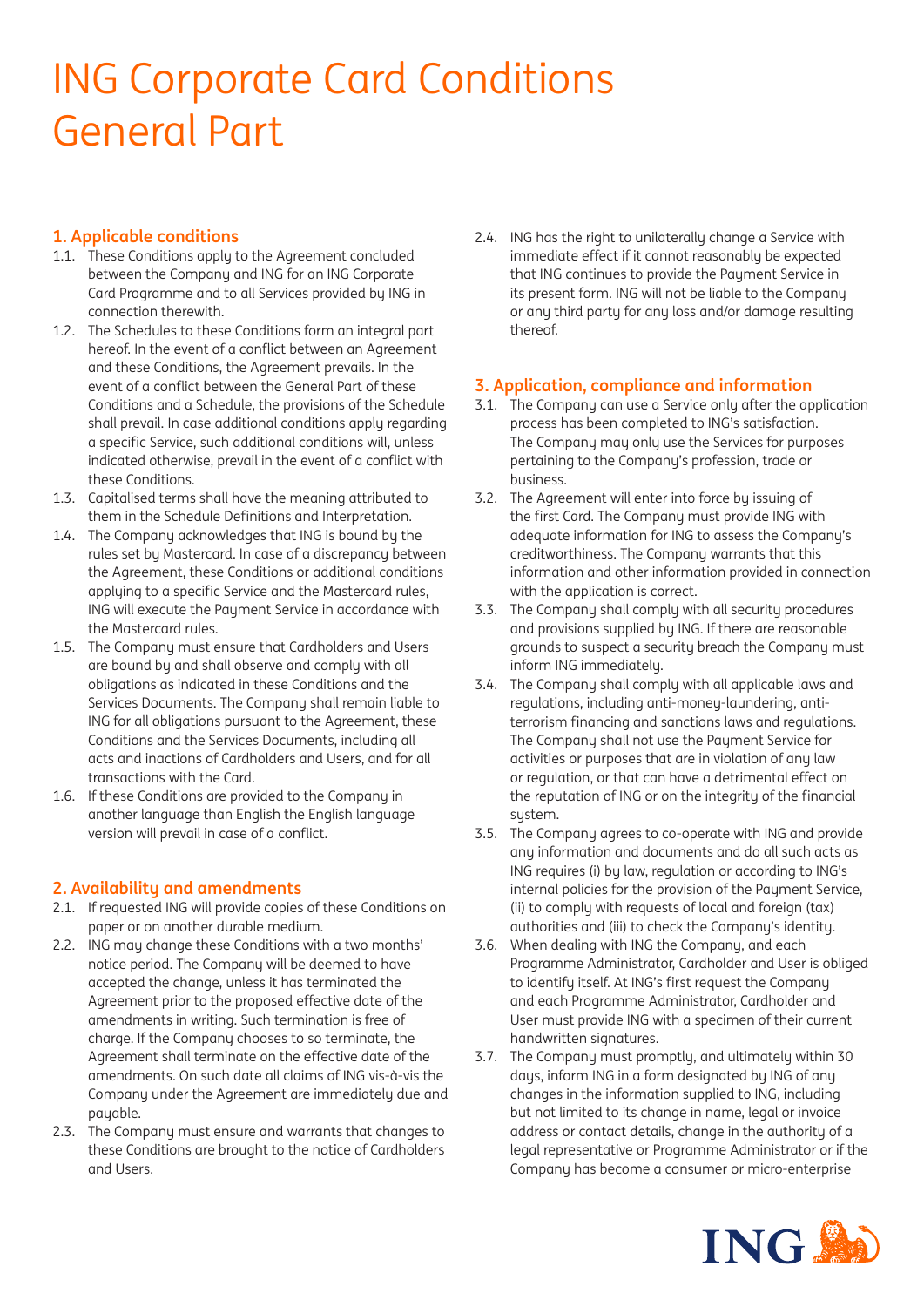(as defined in the Payment Services Directive). ING may rely upon the information provided by the Company until it receives a notice of change or update of the information provided.

- 3.8. ING must as soon as possible be notified in writing if the Company is no longer in existence or no longer authorised to dispose of or operate a Service, failing which ING may (continue to) perform its obligations and execute instructions received from or on behalf of the Company. In addition, ING may (continue to) execute, or forward an instruction it received prior to or shortly after ING was notified in writing of aforementioned events if ING cannot reasonably prevent the execution or forwarding thereof. After the notice of an event as indicated in this Clause, ING may require that the person who claims to be authorised to perform (legal) acts on behalf of (the estate of) the Company submits proof thereof in form and substance acceptable to ING.
- 3.9. If at any time the Company ascertains that a Service is unavailable and/or not working properly it must promptly inform ING thereof.

## **4. Electronic communication**

- 4.1. The Company may electronically agree to obtain (further) Services from ING if and to the extent so offered. It will be indicated per Service which requirements have to be fulfilled and when the agreement is effective.
- 4.2. The Company agrees that Services Documents (including any changes thereto) and all documents, information and/or conditions as referred to therein may be provided to the Company by electronic means whether or not the Agreement has been concluded electronically.

#### **5. Programme Administrator and Users**

- 5.1. The Company may appoint in a form acceptable to ING a Programme Administrator and Users to perform administrative acts under the Agreement. The Programme Administrator and Users so authorised may perform all such acts in the name and for the account of the Company regardless of any conflict of interest of the Programme Administrator or User. The Company hereby irrevocably and unconditionally waives any defence or claim it may have based on the existence of any such conflict.
- 5.2. The authorisation of a Programme Administrator or User is valid until revoked. The Company must immediately notify ING in a form designated by ING of the revocation or amendment of a Programme Administrator's or User's authorisation. Until ING receives such notification any authorisation shall remain in full force and effect. ING may continue the execution of instructions that have been given to ING by a Programme Administrator or User prior to or shortly after ING has received such notification if ING cannot reasonably prevent the execution or thereof. The revocation, expiry or amendment of an authorisation does not have any consequences for nor shall affect (the validity of) any authorisation granted by a Programme

Administrator to a User or Cardholder prior to such revocation, expiry or amendment.

- 5.3. The Company is, if so indicated by ING, obliged to for and on behalf of ING identify and verify the identity (by means of a valid identification document) of each Programme Administrator, User and Cardholder and, if applicable, verify and validate the specimen signature of such Programme Administrator, User and Cardholder. The Company undertakes to securely store for a period of minimal seven years after the revocation or expiry of the relevant authorisation all data regarding the identity and the verification and validation of the signature of each Programme Administrator, User and Cardholder. At ING's first request the Company will provide such data in a format accessible to ING. ING is authorised to audit, examine and make copies of the data kept by the Company regarding the foregoing, and if so requested the Company must grant ING access to its premises and relevant data and records.
- 5.4. Upon ING's request the Company shall (i) confirm or ratify all acts that any Programme Administrator or User will have performed pursuant to and within the powers conferred to it by the Company and (ii) promptly and duly execute all such documents and instruments, enter into such agreements and do all such acts and things as ING may reasonably determine as necessary in order to give effect to the provisions of this Clause.

## **6. Cardholders**

- 6.1. The Company, or a Programme Administrator on its behalf, may appoint Cardholders in a form designated by ING. By appointing a Cardholder, the Company consents to and authorises the use of a Card by the Cardholder for Paument Transactions. The Company shall ensure and warrants that the Card will be used by the Cardholder exclusively for business purposes approved by the Company.
- 6.2. The authorisation of a Cardholder is valid until revoked. The Company must immediately notify ING in a form designated by ING if the authorisation of a Cardholder is revoked. Until ING receives such notification the authorisation shall remain in full force and effect, and the Company shall remain liable for any use of the relevant Card and for any loss and/or damage resulting from the Card's loss, theft or (mis)use. If the Cardholder executes a Paument Transaction prior to or shortlu after ING has received such notification, ING may still execute the Payment Transaction if ING cannot reasonably prevent the execution thereof. Upon receipt by ING of the notification, ING will block the relevant Card. The Company must seize and destroy the Card and take all reasonable measures to prevent its further use after the notification.
- 6.3. The Company shall obtain necessary consents of its Cardholders for any transfers of Personal Data as a result of the processing of Payment Transactions performed with Cards, where applicable.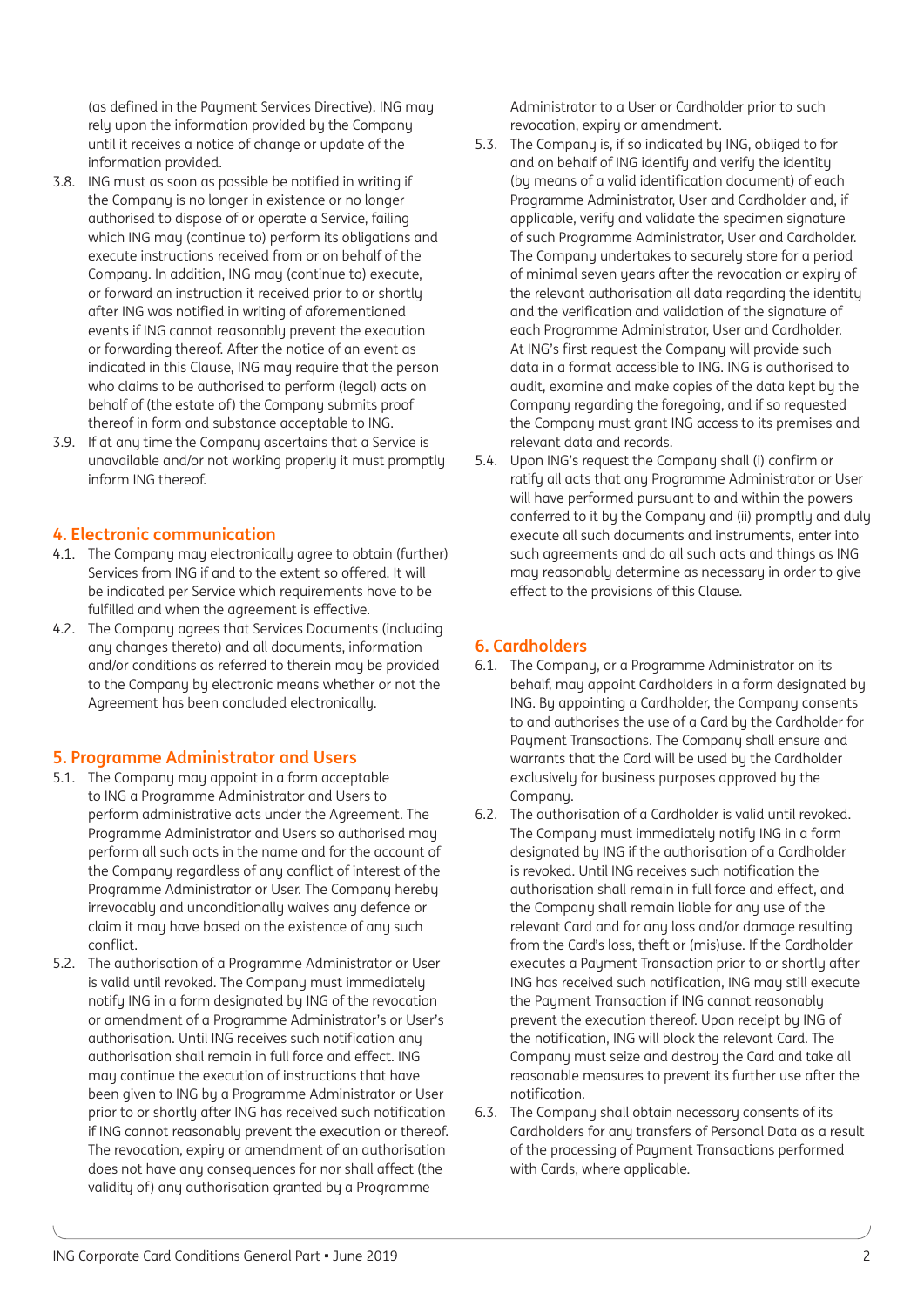# **7. Cards**

- 7.1. Cards are strictly personal and non-transferable Payment Instruments. Upon receipt of a physical Card, the Cardholder must immediately sign it in the space provided. Cards may not be altered or copied.
- 7.2. ING will determine how the name of the Cardholder and the name of the Company will be specified on a Card. Physical Cards remain the property of ING. The Company must return a physical Card to ING immediately upon ING's request.
- 7.3. A Card is valid until the expiry date stated thereon. ING may shorten or lengthen a Card's validity period at any time. Before a Card expires, the Cardholder will receive a new Card from ING. To prevent misuse, the old Card must be destroued upon receipt of the new Card.

# **8. Limits**

- 8.1. ING will allocate a Company Limit to the Company, which the Company may freely assign to its Cardholders by setting a Card Limit for each Card. ING is authorised at all times to vary the Company Limit or a Card Limit. ING will notify the Company as soon as possible in such case. The Company may request an increase of the Company Limit. In its assessment of such a request. ING may require the Company to provide further information and documents.
- 8.2. Unless agreed otherwise, the Company shall ensure that no positive balance is held on the account linked to a Card, other than as a result of refunded or otherwise corrected Paument Transactions. ING is entitled at all times to transfer any positive balance on a Card to an account which the Company at ING's first request shall indicate.
- 8.3. ING will only execute a Payment Instruction if the Available Limit on the relevant Card and the Company Limit are not exceeded as a result thereof. The Available Limit on a Card can be calculated by deducting from the Card Limit the total of the completed and future Paument Transactions for which a reservation has been made during the relevant period.
- 8.4. General spending limits apply to the use of Cards, amongst others in the form of minimum and/or maximum amounts for which Paument Transactions can be executed. More information can be found on the Website. ING may vary the general spending limits without notice with immediate effect.

## **9. Security regulations**

- 9.1. The Company shall ensure and warrants that the Cardholder takes all conceivable measures to keep its Card safe and its PIN secret from all others and to use both in a secure manner.
- 9.2. The security instructions regarding the use of the Card and PIN to be observed by the Cardholder are specified in these Conditions and in the Schedule 'Security Regulations'. ING may change such instructions and in urgent situations such changes can be applied by ING with immediate effect. ING will inform the Company

accordingly. The Company shall provide the security instructions and any change thereof immediately to the Cardholder and shall ensure and warrants that the Cardholder acts in accordance with them.

9.3. ING and employees of ING will never ask a Cardholder for its PIN. Subject to evidence to the contrary, the fact that the Card or PIN is used by a third party will constitute proof that the Cardholder has failed to keep the Card and/ or PIN safe and secure.

## **10. Blocking by the Cardholder**

- 10.1. If the Cardholder has reasons to assume that the safety or security of the Card or PIN is no longer assured, it must notifu this immediately to ING by telephone. The relevant telephone number can be found on the Website. This procedure must be followed in any event in the following situations:
	- the Cardholder has lost the Card or the Card has been stolen;
	- the Cardholder does not know where the Card is;
	- the Card has not been returned to the Cardholder after making a payment or cash withdrawal; or
	- the Cardholder becomes aware that payments have been made using the Card that it has not made itself.
- 10.2. A failure by the Cardholder to notify ING in accordance with Clause 10.1 constitutes gross negligence of the Company.
- 10.3. Any theft or loss of the Card must be reported immediately to the police unless instructed otherwise by ING.
- 10.4. After a notification pursuant to Clause 10.1, the Cardholder and the Company must comply with all instructions given by ING.
- 10.5. After receipt of a notification pursuant to Clause 10.1, ING will immediately take appropriate action to prevent (further) unauthorised use, which may include the blocking of the Card. In the event of blocking the Cardholder may not continue to use the Card. The Company shall remain liable for Payment Transactions executed with the Card until the moment of its blocking.

## **11. Blocking by the Company**

- 11.1. The Company may request ING to block a Card. If the Cardholder executes a Payment Transaction prior to or shortly after ING has received such a blocking request, ING may still execute the Payment Transaction if ING cannot reasonably prevent the execution thereof.
- 11.2. Upon becoming aware of any improper, unauthorised or fraudulent access or use of a Service, the Company shall immediately terminate or block such person's access to and use of the Service and inform ING promptly thereof in a form designated by ING. ING is not liable for any loss and/or damage incurred by the Company as a result of the failure by the Company to comply with this Clause.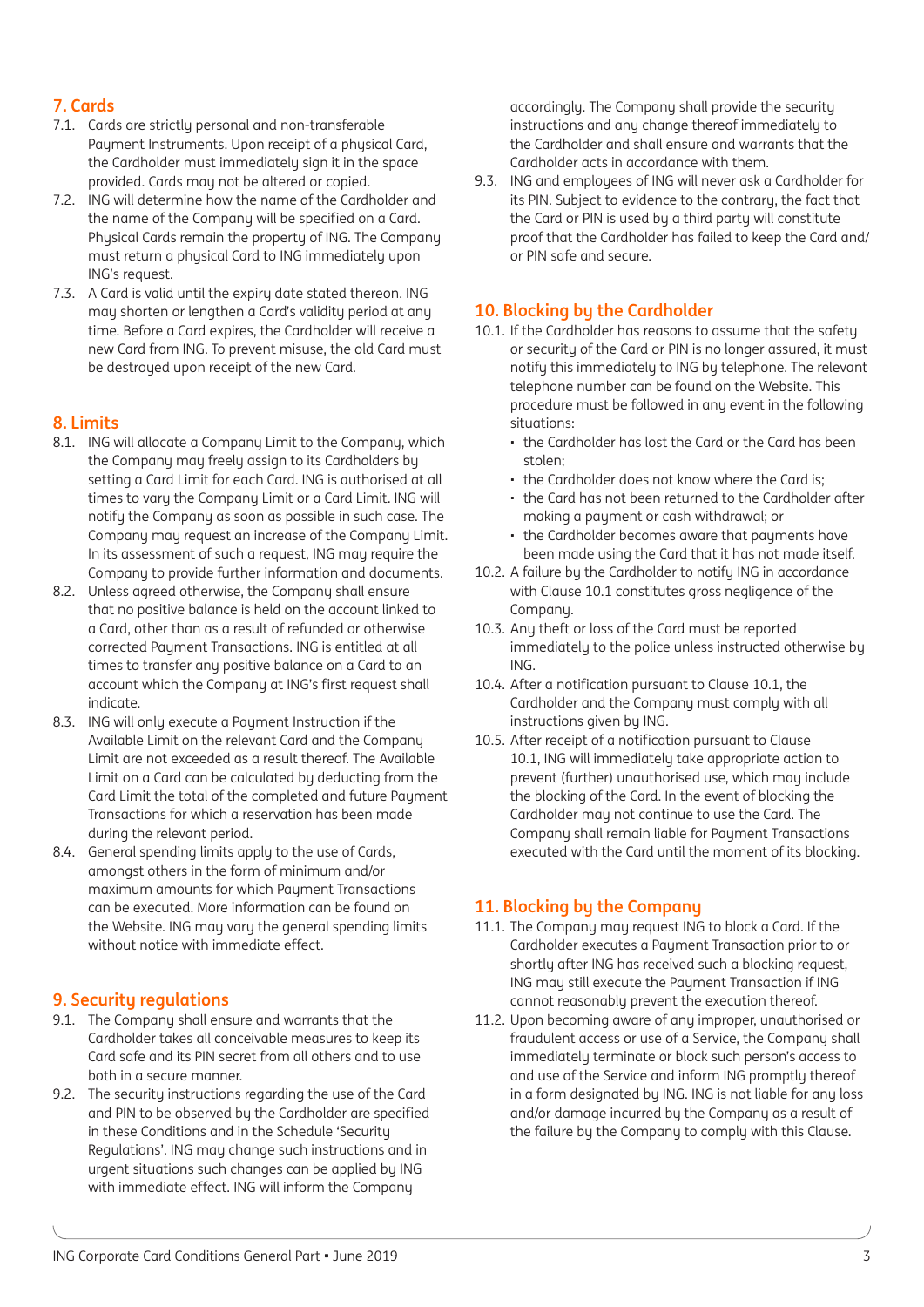## **12. Blocking by ING**

- 12.1. ING is authorised to block or suspend a Card or Programme:
	- if the Company Limit or Card Limit is exceeded;
	- if there are arrears of payment;
	- for reasons relating to security or the suspicion of
	- improper, unauthorised or fraudulent use of a Card; • if theft or loss of the Card or Card Data is reported;
	- if an attachment has been made against the Company's assets held with ING and/or against the Company's rights or claims on ING;
	- in case of the non-compliance with the security instructions as referred to in Clause 9; or
- in case of any of the events as indicated in Clause 37.3;
- 12.2. In case a Card or Programme is blocked or suspended by ING, ING will inform the Cardholder and/or the Company (if possible in advance) thereof, unless such communication would compromise objectively justified security reasons or is restricted or prohibited by applicable laws or regulations.
- 12.3. ING will unblock the Card or replace it with a new Card once the reason for blocking no longer exists. ING is not liable for any loss and/or damage incurred by the Company or a third party as a result of the blockage.

# **13. MCCs**

- 13.1. The Company and ING may agree that Payment Transactions may only be executed or that no Payment Transactions may be executed at Merchants falling into specified MCCs. ING is entitled to block Payment Transactions at Merchants falling into certain MCCs.
- 13.2. ING is neither responsible for checking the allocation of MCCs to Merchants nor liable to the Company for any loss and/or damage arising out of the incorrect allocation of MCCs.

## **14. Card use**

- 14.1. The Cardholder may make payments and cash withdrawals, using the Card in combination with the PIN at payment terminals and ATMs bearing the Mastercard logo. When using the Card in combination with the PIN, the Cardholder gives its consent to execute the Payment Instruction by entering the PIN and pressing the confirmation key on the payment terminal. At some payment terminals the Cardholder can make payments by signature only and not by PIN. When using the Card at payment terminals without a PIN, the Cardholder gives its consent to execute the Payment Instruction by signing the transaction slip.
- 14.2. The Cardholder may make payments using the Card without a PIN or signature, for example on websites, by telephone and at toll booths and parking ticket machines. When making payments without a PIN or signature at a machine or payment terminal, the Cardholder gives its consent to execute the Payment Instruction by inserting the Card into the machine or payment terminal, by swiping the Card or holding the

Card close to the payment terminal which is suitable for contactless payments. When making payments via a website, the Cardholder gives its consent to execute the Payment Instruction by entering the relevant Card Data and confirming the Payment Instruction, where relevant via an App. When making payments by telephone, the Cardholder gives its consent to execute the Payment Instruction by relaying the relevant Card Data.

14.3. The Cardholder cannot revoke Payment Instructions after giving its consent in accordance with this Clause 14. A Card may be refused or retained by a Merchant or the electronic equipment used to process Payment Transactions and Merchants may impose further conditions on or charge further fees for the acceptance of a Card.

# **15. Settlement of Payment Transactions**

- 15.1. A Payment Instruction issued using a Card will be sent via the Merchant to ING within the time agreed between the Merchant and its payment service provider. ING will execute Payment Instructions and record the resulting Payment Transactions, fees and costs on the relevant Periodic Statement. The Periodic Statement will be provided to the Company and the Cardholder in the agreed manner and at the agreed frequency. The amounts payable to ING as reported on the Periodic Statement will be denominated in the currency agreed with the Company.
- 15.2. Payment Transactions in other currencies than the agreed base currency of the Card will be converted into such base currency. ING will determine the equivalent value on the basis of an exchange rate set by ING. Information regarding the applicable exchange rate can be found on the Website. ING may, at any time, change exchange rates with immediate effect and without notice.

## **16. Reporting, Channels, data transfers and App**

- 16.1. The Company and ING may agree that ING informs the Company and Cardholder of Payment Transactions, fees and costs in additional ways. In such case, the information will be provided or made available with the frequency and in the manner as agreed. The Company and the Cardholder can choose from the reporting options that ING offers at the agreed rates.
- 16.2. If agreed, ING will enable the Company to use a Channel, by means of which the Company can, to the extent possible, receive information, view transaction reports, access services, appoint Users, manage Card Limits, and/ or communicate with ING. To access and use a Channel, the Company must use the means of access and signing as indicated in the applicable Services Document or communicated by ING. More information on the Channels offered by ING can be found in the Services Documents.
- 16.3. If agreed, the Company may request ING to transfer data and information on Payment Transactions to a third party.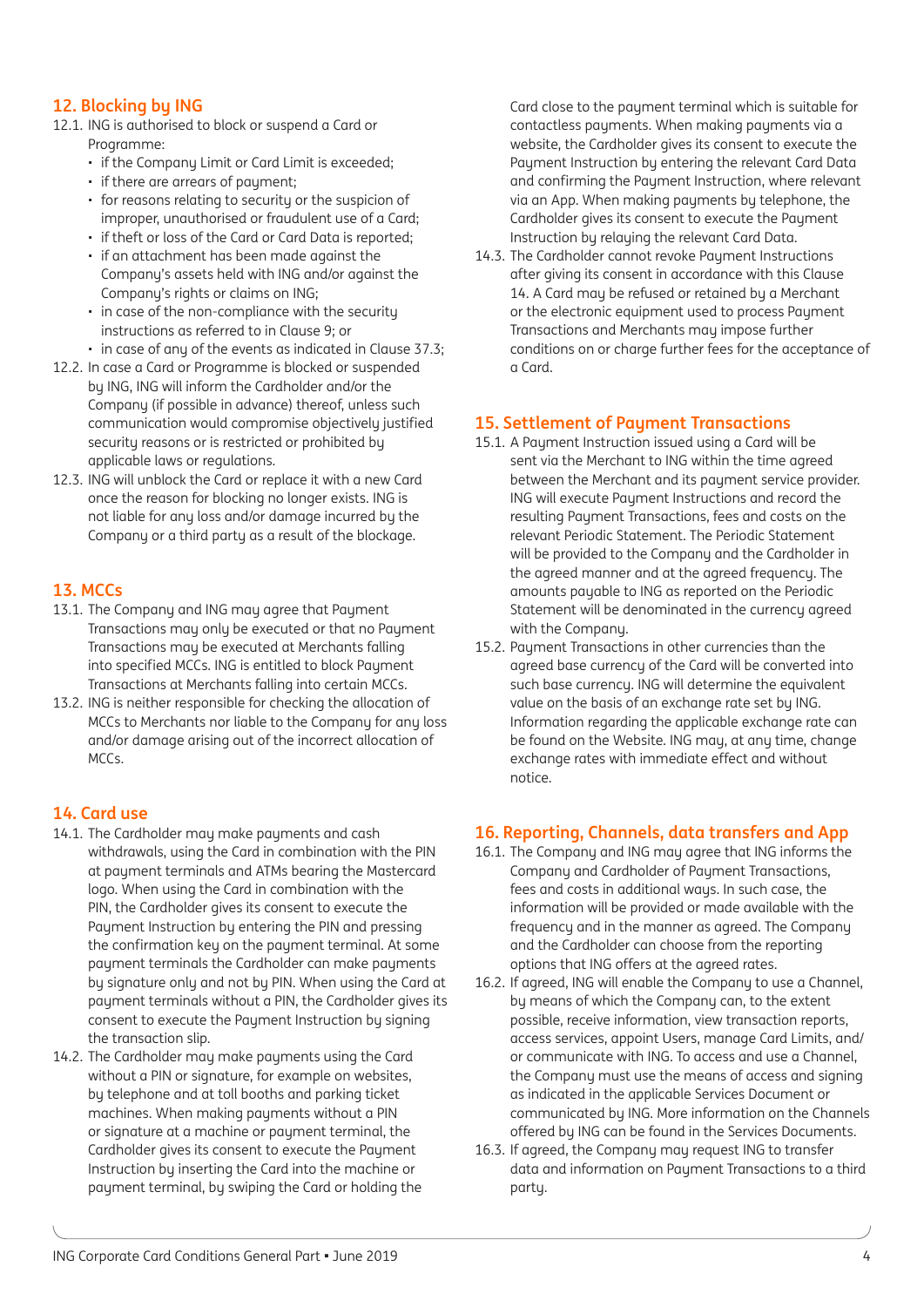16.4. The Company and its Cardholders may use an App to access and use Services. If accessed via an App Services might be limited. The Company herewith authorises all Cardholders to accept for itself and on behalf of the Company the terms and conditions for the installation and use of an App.

## **17. Checking and contesting Payment Transactions**

- 17.1. The Company and Cardholder must check the entries on the Periodic Statement and the information regarding Payment Transactions provided or made available to them by ING immediately upon receipt. If the Company and/or Cardholder contests any of the information regarding Payment Transactions as reported on the Periodic Statement, or detects any incorrectly executed or unauthorised Payment Transaction, it must inform ING thereof immediately in a form designated by ING, stating the reasons, and no later than within a period of 30 days and take all reasonable measures to prevent any (further) loss and/or damage. The period of 30 days starts on the date of the relevant Periodic Statement. After the expiry of the period of 30 days, ING will be under no obligation to investigate a disputed Payment Transaction, and the Company and Cardholder will be deemed to have approved all Paument Transactions and other information provided or made available by ING.
- 17.2. When ING demonstrates, in accordance with Clause 23, that a Payment Instruction has been issued using the Card made available to the Cardholder, the Cardholder is deemed to have authorised and consented to the Payment Transaction. Any dispute with a Merchant or any compensation right which the Company or Cardholder may invoke against a Merchant shall not be considered as evidence for the absence of such consent.
- 17.3. If ING has received the dispute notice as referred to in Clause 17.1 within the period of 30 days, ING will start an investigation. If the disputed Payment Transaction has already been charged to the Company or the Cardholder, the Company may request a refund thereof. The Company and Cardholder shall cooperate with ING during the investigation and provide ING with any requested information within 10 working days. ING will notify the Company and/or Cardholder of the outcome of the investigation. If the investigation reveals that the Company has wrongly used the refund facility, the Company shall be in default, without notice of default being required, and ING will record the amount of the refunded Payment Transaction on the next Periodic Statement.
- 17.4. The Company will, until receipt of the notification set out in Clause 10.1, bear any loss and/or damage resulting from unauthorised Paument Transactions that result (i) from the use of a lost or stolen Card or (ii), if the Cardholder has failed to keep the (PIN or other personalised security features of the) Card safe, from the misappropriation or unauthorised use of a Card.
- 17.5. The Company shall bear any loss and/or damage relating

to unauthorised Payment Transactions if incurred by the Company and/or the Cardholder acting fraudulently or by failing to fulfil any obligation pursuant to Clauses 9 and 10 intentionally or with gross negligence. If so, the Company shall be liable for any loss, damage, costs and expenses incurred by ING as a result thereof or to prevent further loss and/or damage to ING or third parties.

## **18. Fees and expenses**

- 18.1. Unless otherwise agreed in writing, the fees and costs payable by the Company to ING for the Services can be found on the Website. ING may change the fees and costs with immediate effect and without prior notice. ING will charge annual Card fees in advance and will enter the amount thereof as a Payment Transaction on a Card.
- 18.2. The fees and costs pauable bu the Company in a particular month are specified on the Periodic Statement and are due and payable on the date agreed with the Company. All amounts due shall be calculated and made without set-off, deduction or counterclaim. Unless explicitly indicated otherwise all amounts are exclusive of any value added tax. If value added tax is chargeable the Company shall pay this to ING.
- 18.3. All taxes and levies under whatever name and levied by whomever – that concern the relationship between the Company and ING are for the Company's account. The Company acknowledges that ING may be required to collect from the Company taxes, levies or similar charges on payments made to the Company or in respect of transactions entered into by the Company. If the Company is compelled by law or regulation to withhold or deduct any sum from any amount payable to ING, the Company will pay such additional amounts as may be needed for ING to receive the full amount had no such withholding or deduction been required.

## **19. Payment obligations**

- 19.1. The Company shall be liable to ING for all amounts paid or withdrawn using the Card, plus any fees and/or costs and is obliged to reimburse ING in full for the total of all such amounts. The Company can choose from the options offered by ING for such reimbursement.
- 19.2. The total amount payable by the Company in a particular month and the due date for such payment are specified on the Periodic Statement made available to the Company in accordance with Clause 15.

## **20. Company pay**

20.1. If the Company has chosen for reimbursement by means of direct debit, ING will debit the total amount payable to ING under the Agreement from the account designated by the Company on a monthly basis on the dates agreed with the Company. The Company must ensure that the balance on the relevant account is sufficient to cover such debit. If it is not possible on the due date to debit the total amount from the Company's account, or if the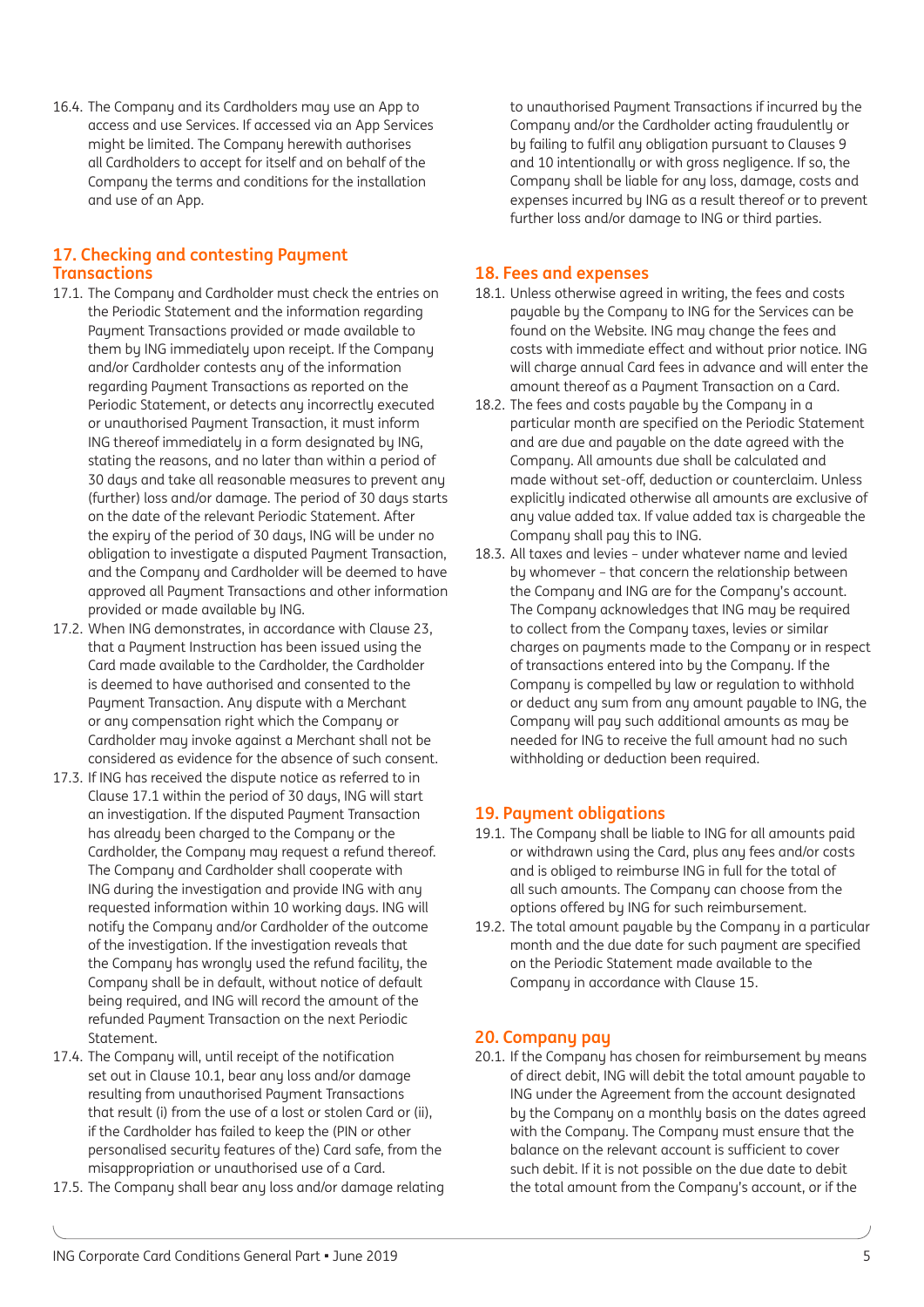direct debit is reversed, the Company will be liable for late payment fees in respect of the unpaid amount in accordance with Clause 22.

20.2. If the Company has chosen for reimbursement by means of credit transfer, the Company shall ensure the total amount payable to ING under the Agreement is credited to the account designated by ING on the dates agreed with the Company. If the total amount payable is not received by ING on the agreed date in full, the Company will be liable for late payment fees in respect of the unpaid amount in accordance with Clause 22.

# **21. Individual pay**

- 21.1. The Company may request ING to charge the total amount which has been paid or withdrawn using a Cardholder's Card, plus any fees and/or costs, on a monthly basis directly to such Cardholder. If so agreed by ING, the Cardholder can choose between reimbursement by means of direct debit or by means of credit transfer. In case direct debit is chosen, the Cardholder must complete and sign the relevant direct debit mandate.
- 21.2. The Company shall agree on this charging method with the Cardholder concerned. ING will not be party to this agreement between the Company and the Cardholder and will not be obliged to verify the existence thereof. The Company is and will remain at all times liable to ING for the fulfilment of all financial obligations arising out of use of the Card, irrespective of applicability to the Cardholder of any laws or regulations concerning consumer protection.
- 21.3. The total amount payable by a Cardholder in a particular month and the due date for such payment are specified on the Periodic Statement made available to the Cardholder in accordance with Clause 15.1.
- 21.4. If the Cardholder has chosen for reimbursement by means of direct debit, ING will debit this amount from the account designated by the Cardholder on the relevant due date. The Cardholder must ensure that the balance on the account is sufficient to cover such debit.
- 21.5. If it is not possible on the due date to debit the total amount from the Cardholder's account, or if the direct debit is reversed, the Company will be liable for late payment fees in respect of the unpaid amount in accordance with Clause 22.
- 21.6. If the Cardholder has chosen for reimbursement by means of credit transfer, the Company shall ensure the total amount payable to ING in accordance with Clause 21.3 is credited by the Cardholder to the account designated by ING on the relevant due date. If this amount is not received by ING on this date in full, the Company will be liable for late payment fees in respect of the unpaid amount in accordance with Clause 22.
- 21.7. ING will notifu the Company if ING has not received the amount payable or is unable to collect such amount from the Cardholder's account or if the direct debit is reversed for two months in succession. In such cases, the Company is entitled at all times to pay the amounts due to ING itself.

21.8. If it is not possible to debit the amount payable from the Cardholder's account for three months in succession or if the direct debit is reversed, ING will, after notifying the Company, debit the total amount payable, plus any late payment fees as from the original due date from the account designated by the Company, unless the Company chooses to reimburse this amount by means of credit transfer.

## **22. Late payment fees**

- 22.1. The late payment fees will be calculated from the original due date of the Periodic Statement at a percentage of the unpaid amount, which can be found on the Website, wherebu part of a month will be counted as a full month, and will be recorded on the next Periodic Statement. ING may vary the late payment fees with immediate effect and without prior notice.
- 22.2. ING will be entitled to recover from the Company all out-of-court and legal costs, including value added tax, incurred in collecting the amount payable by the Company. Out-of-court costs also include the cost of seeking legal advice.
- 22.3. The Company will be in default as of the moment it has not reimbursed ING for the total amount payable at the due date.
- 22.4. Any amounts owed to ING will, without prejudice to ING's other rights, become due and payable immediately and in full if the Company falls at least three consecutive months in arrears in the payment of a due and payable balance on any Periodic Statement and, after having been declared in default, remains in default in the fulfilment of its payment obligations. In such a case, ING is entitled to transfer its claim on the Company to a collection agency. The collection agency can charge a collection fee and interest to the Company. The interest will be calculated from the transfer date on the total unpaid amount as reported on the relevant Periodic Statement. ING will further be entitled to block the Cards issued to the Company and terminate the Agreement with immediate effect.
- 22.5. In addition to the circumstance referred to in Clause 22.4, the amounts owed to ING will, without prejudice to ING's other rights, also become due and payable immediately and in full:
	- in the event of insolvency, bankruptcy, moratorium, statutoru debt adjustment (or any other analogous proceedings) or dissolution of the Company; or
	- if the Company, preparatory to entering into the Agreement or in connection with a request to increase the Company Limit, has deliberately supplied ING with incorrect information of such a kind that ING would not have entered into the Agreement or consented to an amendment to the Agreement or would not have done so on the same terms and conditions if it had been aware of the true facts.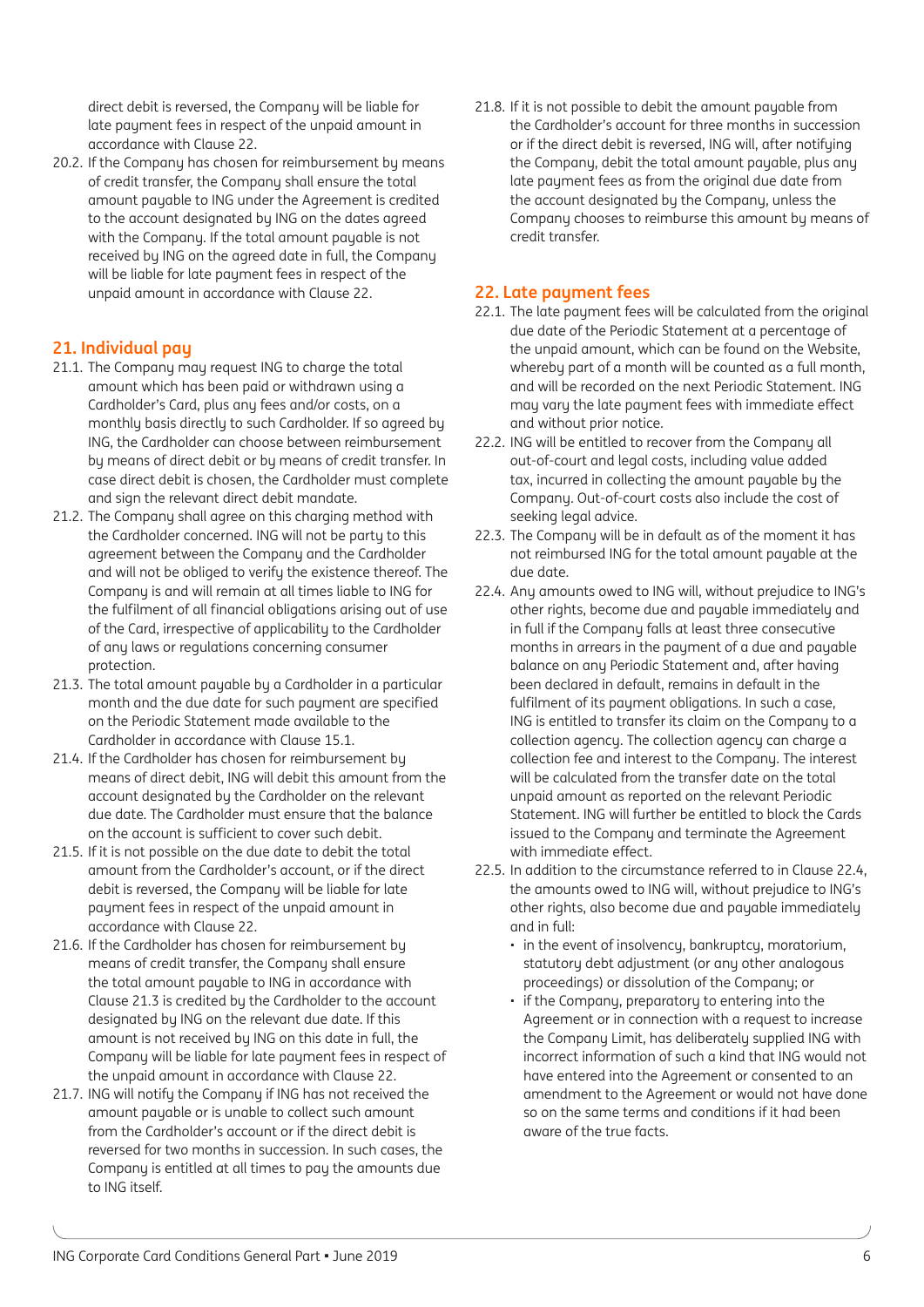## **23. Statements, bank records and recordings**

- 23.1. The Company accepts full responsibility for monitoring all information, records and transaction history and overviews sent by ING. The Company is obliged to verify whether the Services have been executed by ING correctly. If the Company contests any of the information it must inform ING immediately. The Company is deemed to have accepted the accuracy of the information if the Company fails to object to ING within 30 days of receipt.
- 23.2. The information contained in ING's records is deemed to constitute conclusive evidence between ING and the Company, unless the Company provides evidence to the contrary. ING is not required to retain its records for a period longer than the statutory record retention period.
- 23.3. Every form of communication relating to products and services of ING and any other form of written or electronic communication between the Company and ING can be evidenced by ING by a written or electronic reproduction and/or copy of this communication from ING's sustems. Such communication and reproductions or copies thereof provide conclusive evidence between ING and the Company, unless the Company provides evidence to the contraru.
- 23.4. If the Company does not have a copy of the transaction slip signed by the Cardholder, the data recorded by the Merchant is deemed to constitute conclusive evidence between ING and the Company, unless the Company provides evidence to the contrary. A transaction slip issued by an ATM or payment terminal of a Payment Transaction for the execution of which a signature by the Cardholder was not needed, is intended for information only and no rights may be derived therefrom.
- 23.5. ING is entitled, to the extent permitted by law, to record telephone conversations in order to assist in the processing of instructions, retaining of evidence, monitoring of services and verifuing the validity of instructions.
- 23.6. If computational errors occur in the data and information provided or made available by or on behalf of ING, ING has the right to rectify these computational errors, also after the period of two months has expired.
- 23.7. The Company expressly acknowledges and agrees that ING may rely on information obtained from a third party service provider and that ING will not be responsible for the accuracy, completeness or timeliness of information obtained from a third party.

## **24. Communication**

- 24.1. ING has the right, at ING's discretion and irrespective of the manner in which the Agreement was concluded, to communicate with the Company in writing, verbally, via telecommunications (including the speaking computer or text messages), electronically (including e-mail, an app or other electronic channel whether or not with the addition of an internet link), or via the screen of a payment terminal or ATM.
- 24.2. ING will not be liable for any loss and/or damage resulting from the use of any form of communication, including,

but not limited to, loss or damage resulting from failure or delay in delivery, interception or manipulation by third parties or by computer programs used for electronic communications and transmission of viruses.

- 24.3. The contact details of the Company for any communication to be made or delivered under or in connection with any Service will be as stated in the Agreement or any other Services Document.
- 24.4. Unless agreed otherwise, the communication between ING and the Company will take place in the English language or, at ING's discretion, another language.
- 24.5. ING may require that communications and documents from the Company which are in a language other than agreed under Clause 24.4 are at the Company's expense translated by a sworn translator acceptable to ING.

## **25. Use of forms and formats**

- 25.1. With respect to the Services, the Company is required to make use of the (hardcopy, online or electronic) forms and formats, if any, made available or as indicated by ING, duly completed, legible and bearing the handwritten or electronic signature, or any other form of identification as required by ING, whatever is applicable.
- 25.2. ING has the right to declare (instruction) forms and formats invalid and to replace these forms or formats. If deemed relevant by ING, ING will inform the Company of any new form or format to be used. ING will not be liable for any loss and/or damage that the Company incurs due to the (instruction) forms or formats being declared invalid or used incorrectly.

## **26. Personal data protection**

- 26.1. The Company represents and warrants that it has received and read the Privacy Statement of ING and that it will inform and refer all authorised representatives, Cardholders, Users and (other) natural persons interacting on behalf of the Company with ING to this Clause 26 and the applicable Privacy Statement, which can be found on the Website.
- 26.2. ING processes Personal Data in accordance with European and Dutch personal data protection laws and regulations and ING's "Global Data Protection Policy for Client, Supplier and Business Partner Data" (as from time to time amended or replaced by a similar global policy). This policy was approved by the data protection authorities in all EU Member States and can be found on the Website.

## **27. System requirements and security**

27.1. The Company shall comply with and act upon the most recent instructions and system, software and other requirements for implementing, accessing and using a Service as stated by ING. ING will not be liable for any loss and/or damage incurred by the Company as a result of (i) changes to the software or equipment supplied by ING or a third party, (ii) improper functioning of equipment or software belonging to the Company or Cardholder (iii)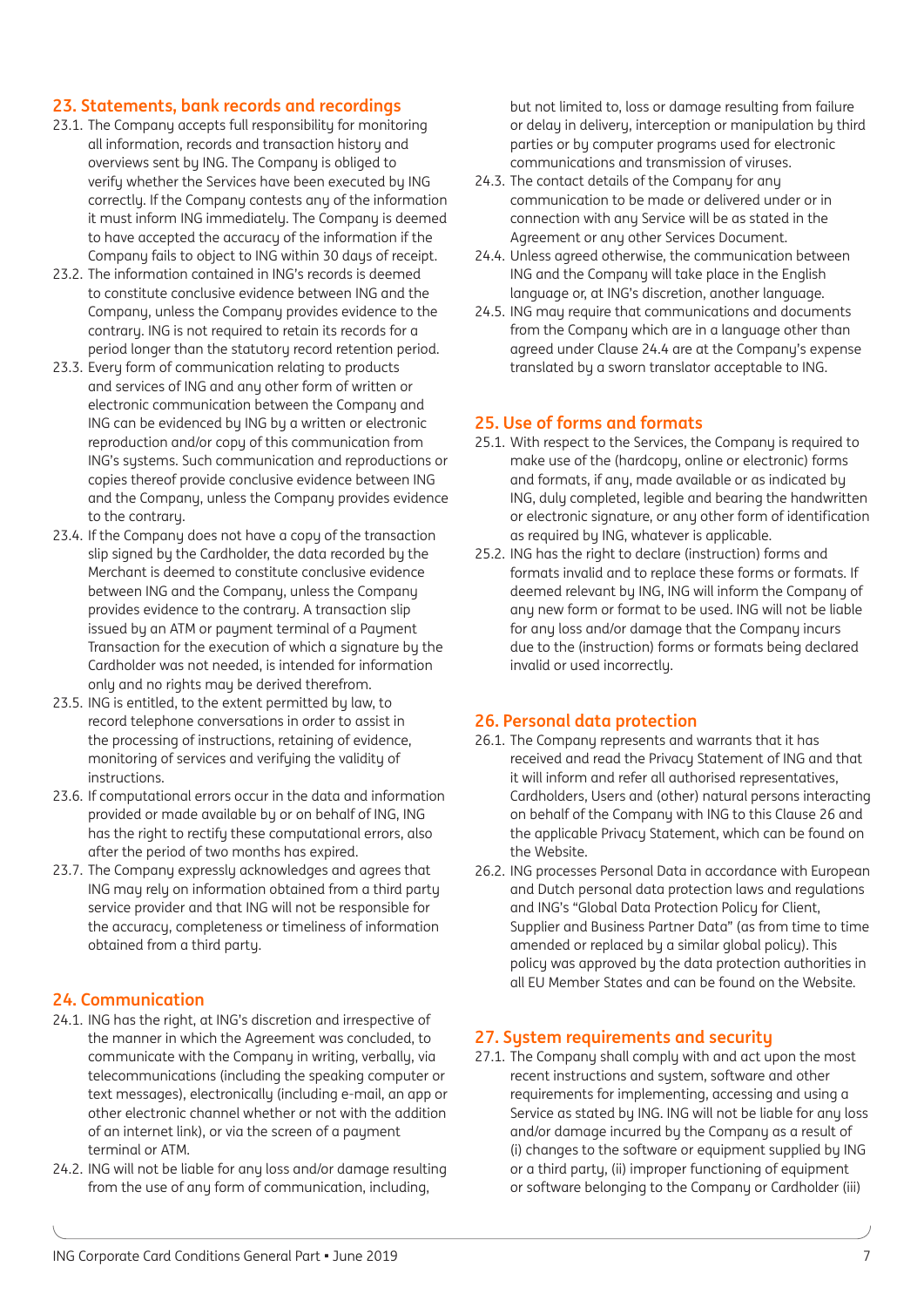failure to act upon instructions of ING or (iv) failure to comply with the conditions for implementation, access and use of a Service.

- 27.2. The Company may need to have internet access, access to an electronic communication network or software to be able to use a Service. ING is not a party to any agreement in this respect between the Company and its provider. All costs of access to and use of the services offered by these providers will be for the Company's account and ING will not be liable for any loss and/or damage incurred by the Company relating to the services offered by those providers.
- 27.3. The Company is responsible for the security of the sustems and devices used to access a Service. Without prejudice to the foregoing, the Company is obliged to ensure that up-to-date anti-virus software, anti-spyware software, firewall software or any other relevant security tools are used to ensure the security of (the access to) a Service. Should the Company discover or suspect a virus, spyware or unauthorised access to a Service the Company shall inform ING without delay and shall immediately take all necessary measures to prevent any loss and/or damage. ING reserves the right to block access to (part of) a Service following any such report.
- 27.4. The Company shall ensure that correct log-off procedures are followed when exiting or leaving unattended a computer or other applicable device with which a Service is used or accessed. The Company shall further take all reasonable precautions to prevent unauthorised use of a Service and the operating stations or IT systems from which a Service can be accessed.

# **28. Ownership and intellectual property rights**

- 28.1. The Company is granted a strictly personal, non-exclusive and non-transferable license to, if applicable, use and install software provided by ING for the Services. However, no property or intellectual rights are transferred to the Company. This license provides only the right to install the software on the Company's computer(s) and to use it for a Service in accordance with the purposes as indicated in the applicable Services Documents or as otherwise indicated by ING and is limited to the period the Company is authorised to use the Service.
- 28.2. ING and the person who has conferred the right of use on ING retain all rights, including ownership, copyrights and intellectual property rights, of all ING Goods as well as to all information, recommendation and/or (other) services provided.
- 28.3. The Company is not permitted to change, copy, distribute, transfer, display, publish, sell or license the (content of the) ING Goods, to produce or use any works derived from it or to create any link, hypertext or deep link from or to a Service or ING website.
- 28.4. The trade names, brands and logos (or signs similar thereto) from ING and appearing on or in the Services and/or ING Goods are the property of ING. The Company is not permitted to use any of those trade names, brands and logos without prior written consent of ING.

28.5. The Company will immediately destroy or return the ING Goods, its personalised security features and/or any instruments for using a Service (which are capable of being returned) to ING, if requested to do so.

## **29. Security Interest and set-off**

- 29.1. In addition to any other Security Interest granted to ING, the Company undertakes to grant a Security Interest and herewith grants a Security Interest over all claims the Company now or at any time, has or acquires against ING as security for all existing and future amounts the Company owes to ING at any given moment which Security Interest ING herewith accepts.
- 29.2. The Company grants ING an irrevocable power of attorney, with the right of substitution, to grant and/ or create a Security Interest over the claims as stated in Clause 29.1 to itself in the name of the Company.
- 29.3. The Company represents and warrants that it is authorised to grant and create the Security Interest and that the claims in question are or will be free of rights and claims of other parties than ING.
- 29.4. The Company undertakes vis-à-vis ING to provide (additional) collateral and Security Interests for all existing and future amounts that the Company owes to ING, on any account whatsoever, at the first request of ING and to the ING's satisfaction.
- 29.5. ING shall at all times be entitled to set-off all and any of its claims on the Company, whether or not due and payable and whether or not contingent, against any claims the Company has on ING, whether due and payable or not, regardless of the currency in which such claims are denominated. If however the Company's claim on ING or ING's claim on the Company is not yet due and payable, ING shall not exercise its right of set-off except in the event of an attachment or garnishment being levied upon the Companys' claim on ING, in case recovery is being sought from such debt in any other way, in the event that a Security Interest or other restricted right is created thereon, the Company assigns its claims on ING to a third party, the Company is declared bankrupt, has entered into a moratorium of payments or another insolvencu regulation or statutory debt repayment arrangement applies to the Company. Debts expressed in a foreign currency shall be set-off at the exchange rate on the day of set-off as determined by ING. If possible, ING shall inform the Company in advance that it intends to exercise its right of set-off.
- 29.6. At the request of ING, the Company shall promptly and duly enter into such further agreements, execute all such other documents and instruments and do all such other registrations, acts and things as ING may reasonably determine as necessary or desirable in order to give effect to the provisions of this Clause 29.

# **30. Liability**

30.1. Without prejudice to any other limitations of liability as stipulated in these Conditions and the Services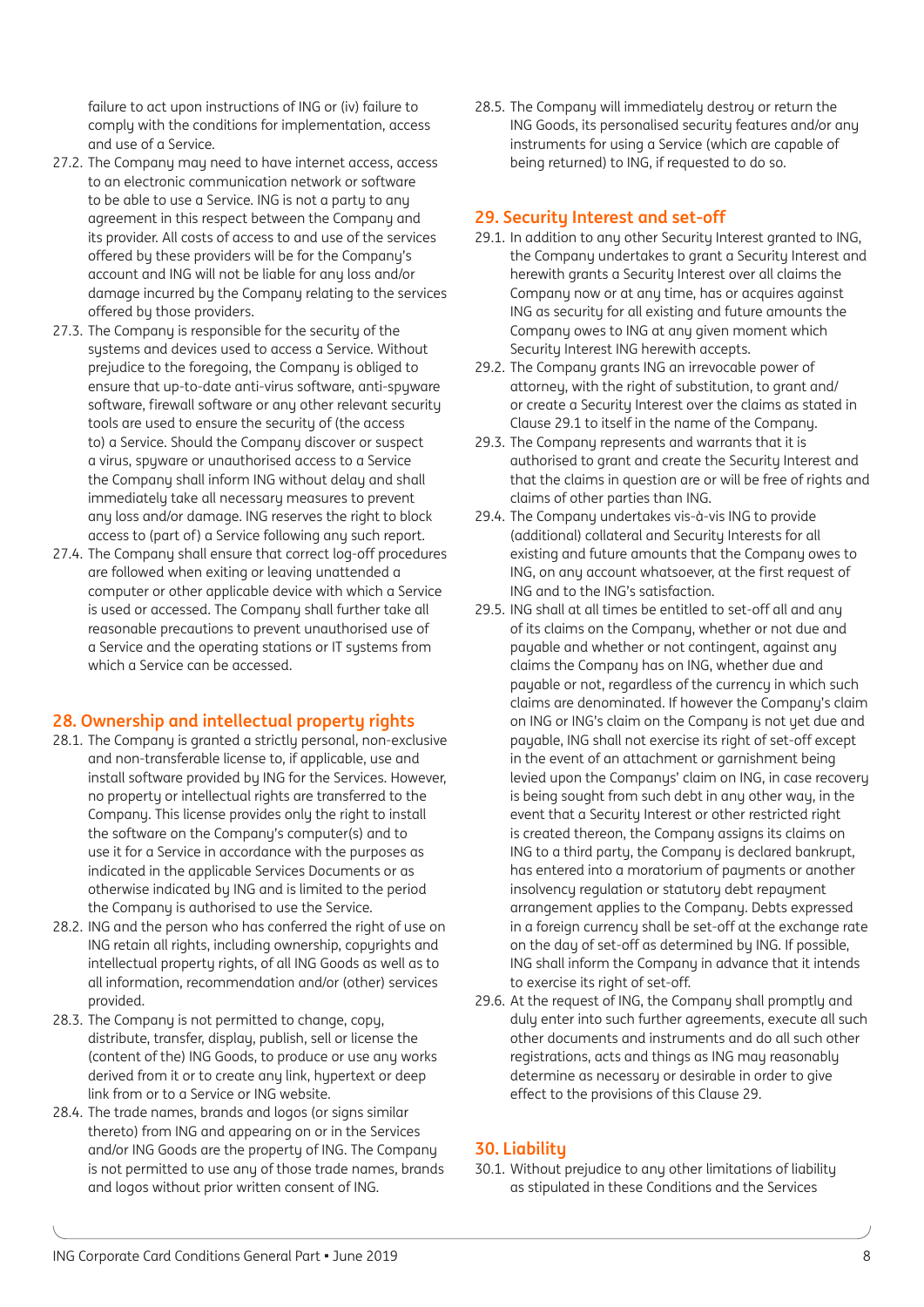Documents, ING will only be liable to the Company for any direct loss and/or damage, regardless of whether ING's liability is asserted on the basis of these Conditions, the Services Documents, the provision of Services, tort or otherwise. Direct losses and damages only comprise:

- the costs of execution of the Payment Transaction;
- the interest that is charged by ING or which the Company does not receive from ING as a result of the non-execution, unauthorised or defective execution of the Paument Transaction; and/or
- any exchange rate loss.
- 30.2. For the avoidance of doubt ING will not be liable for any indirect or consequential loss or damage. Indirect and consequential loss or damage includes, but is not limited to, damage to reputation, costs of procuring an equivalent service or product and loss of profit, business, business opportunity, goodwill, data, anticipated savings, customers and contracts, and regardless whether or not such loss or damage was foreseeable.
- 30.3. ING will not be liable for any loss and/or damage:
	- if the Company and/or the Cardholder fail to comply with these Conditions;
	- if the Company breaches its obligation under Clause 8.2;
	- if the Cardholder can not or no longer use the Card;
	- a result of the Card being refused, retained or rendered non-valid; or
	- as a result of non-execution, unauthorised or defective execution of Payment Transactions, unless such loss and/or damage is the result of ING's wilful misconduct or gross negligence.
- 30.4. ING does neither warrant that the facilities for providing a Service will be available, uninterrupted or complete at all times nor that such facilities shall be free from errors, faults or viruses. ING will not be liable for any loss and/or damage resulting from the use of (or inability to use) a Service, including losses or damages caused by viruses.
- 30.5. The Website or any Service may provide links to external internet sites operated by a third party or said sites may contain links to the Website or a Service. ING will not be liable for the operation, use or content of such third party internet sites.

# **31. Indemnity**

- 31.1. The Company will indemnify ING against any direct, indirect and/or consequential loss, damage, cost and expense (including legal expenses) incurred by ING and arising from or in connection with:
	- (i) ING being or becoming involved in any dispute, judicial or extrajudicial proceeding or any out-ofcourt (redress) proceeding between the Company and a third party;
	- (ii) the collection of amounts owed by the Company to ING;
	- (iii) the garnishment and/or attachment of the Account;
	- (iv) claims by third parties made against ING regarding the Services, unless caused by the gross negligence or wilful misconduct of ING;
- (v) failure by the Company or Cardholder to comply with any of the terms of a Services Document;
- (vi) fraud committed by the Company or Cardholder;
- (vii) any authorisation granted by the Company to the Programme Administrator or by a third party to the Company and/or any action taken thereunder, being invalid, non-binding or unenforceable; and/or
- (viii) any failure of the Company to take all required corporate actions for the validity and enforceability of an authorisation.

## **32. Force majeure**

32.1. ING will not be liable to the Company for its failure to perform any obligation under the Services Documents if such failure results from any cause beyond ING's reasonable control including, but not limited to, acts of God, war or acts of terrorism, industrial disputes, strikes any breakdown or failure of transmission or communication facilities or clearing and settlement organisations, power disruptions, acts, laws or regulations of national, foreign or international administrative, civil, or judicial authorities. If a force majeure event occurs, ING will take such actions or measures as may reasonably be required to limit the adverse effects of such event.

## **33. Subcontracting**

33.1. In providing the Services, ING may make use of third parties and may (partially) subcontract activities.

# **34. Transferability**

- 34.1. ING may transfer its rights and/or obligations under the Services Documents to a third party.
- 34.2. Without ING's prior written consent, the claim that the Company has vis-à-vis ING in connection with a Service cannot be transferred or assigned and no Security Interest can and may be created over it.

## **35. Third parties**

- 35.1. ING will not be a party to any underlying legal relationships between the Company and any third party.
- 35.2. A person who is not a party to the Services Documents has no rights to enforce or enjoy the benefit of any (term of) such document.

# **36. Partial invalidity/unenforceability**

36.1. If at any time any provision of the Services Documents is or becomes illegal, invalid or unenforceable in any respect under any law or regulation of any jurisdiction, the legality, validity or enforceability of the other provisions shall not in any way be affected or impaired thereby.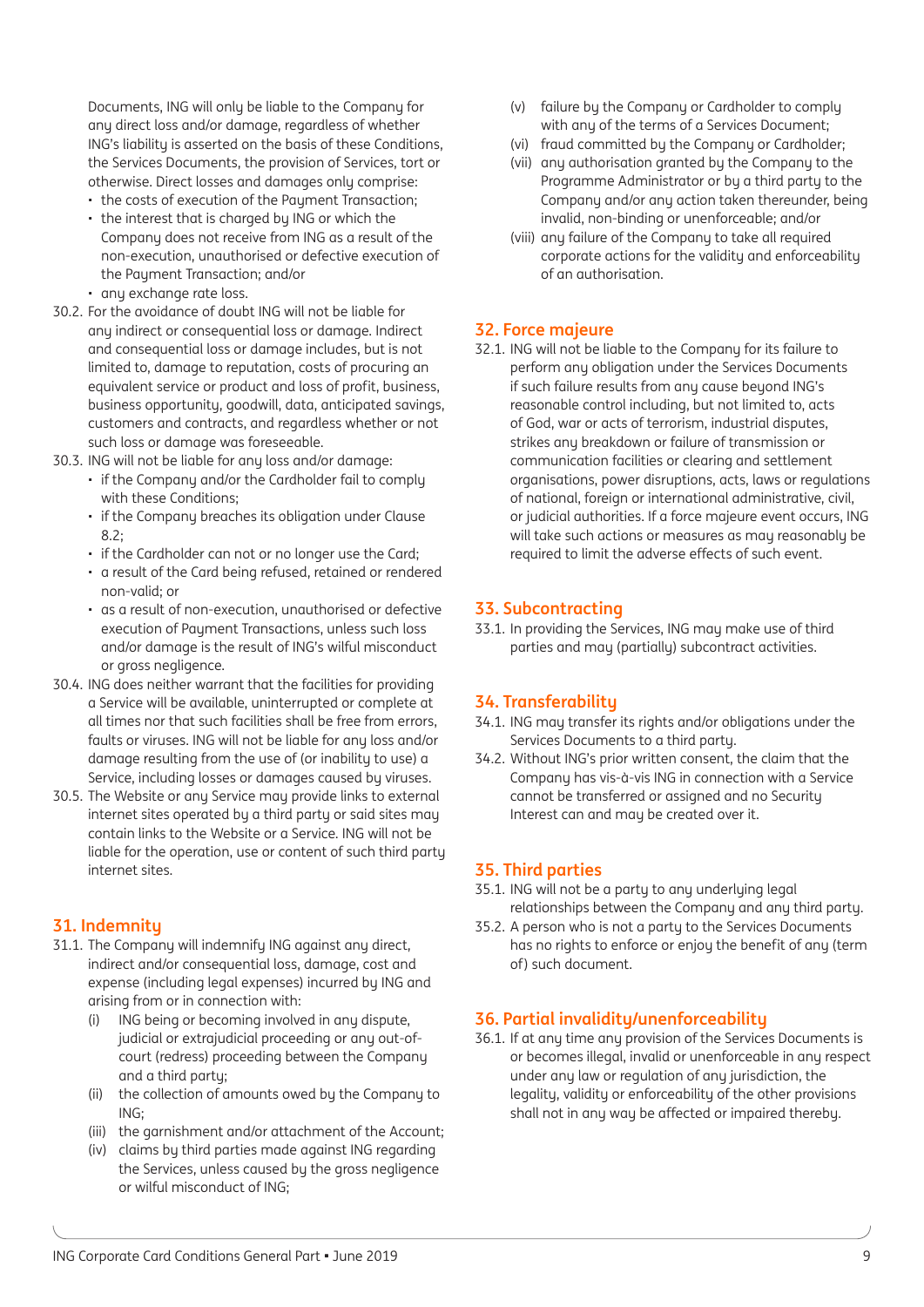# **37. Term and termination**

- 37.1. The Agreement will be entered into for an indefinite period of time and the Company may terminate such Agreement in writing with a one calendar month notice period. The notice period will be calculated from the first day of the calendar month following receipt of such notice of termination. Unless indicated otherwise ING may at any time terminate such Agreement in writing with a two months' notice period.
- 37.2. In case an Agreement has been concluded between ING and one or more Companies and such Agreement or a Service thereunder has been terminated between ING and a Company, the Agreement remains valid between ING and the other Companies.
- 37.3. ING is authorised to terminate the Agreement or terminate or suspend any specific Service with immediate effect and without being required to pay damages:
	- (i) if it is unlawful for ING to provide a Service;
	- (ii) if ING has established or reasonably suspects that the Company uses or used any Service for activities or purposes that (a) are contrary to laws or regulations, (b) can harm ING's reputation or (c) undermine the integrity of the financial system;
	- (iii) in case of (suspicion of) misuse or fraudulent use of a Service by the Company;
	- (iv) if the Company no longer uses the Services for purposes pertaining to its profession, trade or business or if the Company has become a consumer or micro-enterprise as defined in the Paument Services Directive;
	- (v) in the event of bankruptcy, insolvency, moratorium, statutory debt adjustment, dissolution or liquidation of the Company or any other analogous proceedings;
	- (vi) in case the Company defaults under, or in the due and punctual observance and performance of, any other agreement between the Company and/or its subsidiaries, respectively, and ING or a third party and such default lasts for a period of more than five (5) Business Days;
	- (vii) in case the Company breaches any of its obligations under the Services Documents and fails to correct such failure within five (5) Business Days of receiving written notice of default from ING; and/or
	- (viii) in case of the garnishment, seizure and/or attachment of any claim of the Company on ING.
- 37.4. Upon termination, all fees, costs and outstanding obligations of the Company relating to such Service are immediately due and payable, whether or not relating to transactions taking place before or after termination, without prior written notice being required. Any fees and costs paid in advance for said period will not be reimbursed.
- 37.5. Rights and obligations under the Services Documents and Services which by their nature should survive, including, but not limited to, any and all indemnification provisions, will remain in effect after termination or expiration thereof.

## **38. Counterparts**

38.1. Each Services Document may be executed in any number of counterparts and this has the same effect as if the signatures on the counterparts were on a single copy of a Services Document.

## **39. Applicable law and disputes**

- 39.1. Unless otherwise stipulated, the relationship between a Company and ING regarding a Service, including the Services Documents and any non-contractual obligations arising out of or in connection therewith, will be governed by and construed in accordance with the laws of the Netherlands.
- 39.2. ING and the Company hereby irrevocably submit to the exclusive jurisdiction of the courts of Amsterdam. ING may commence proceedings in another competent court and/or concurrent proceedings in any number of jurisdictions.
- 39.3. The Company will first raise any complaints arising from or relating to the Services with ING in accordance with ING's complaint procedure by applying in writing to: ING Bank N.V. Corporate Credit Cards Complaints Department PO Box 22005 8900 KA Leeuwarden The Netherlands

## **40. Definitions and interpretation**

40.1. Capitalised terms in these ING Corporate Card Conditions shall have the following meaning:

#### **Agreement**

The duly signed application form for an ING Corporate Card Programme and any other agreement between the Company and ING relating to the provision of Services in connection with an ING Corporate Card Programme.

#### **App**

An application provided or approved by ING on a phone, tablet or other (mobile) device.

#### **Available Limit**

The maximum amount which the Cardholder can spend at any given moment in time.

#### **Card**

Each physical or virtual ING Corporate Card issued by ING under the Mastercard scheme rules.

#### **Card Data**

All data which is recorded on or associated with a Card.

#### **Cardholder**

The person authorised by the Company to use a Card.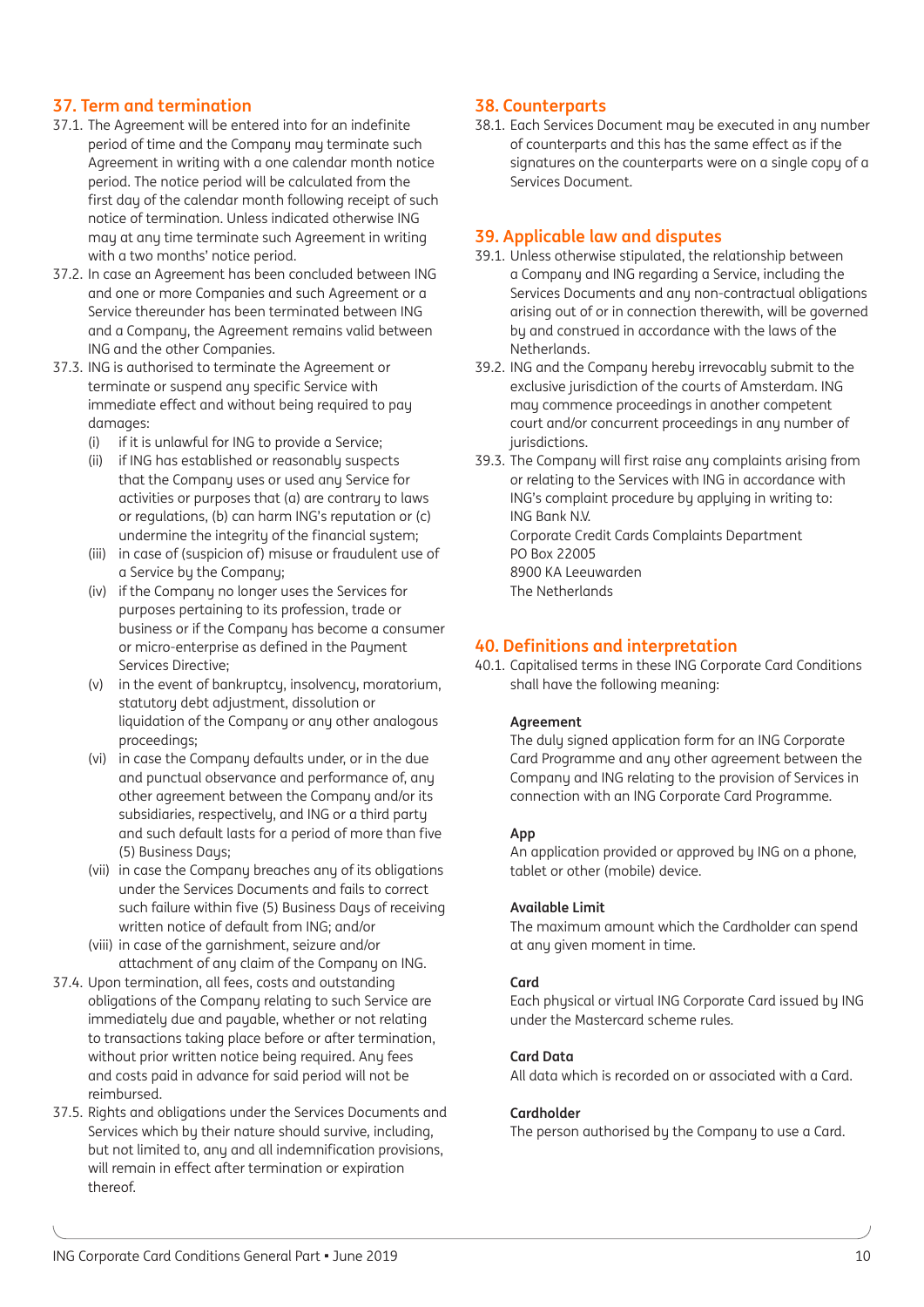#### **Card Limit**

The maximum amount which the Cardholder can spend with a Card within a given period.

#### **Channel**

The ING Commercial Card online channel, Smart Data Reporting, Smart Data File Delivery, Smart Data Real-time Account Manager, the App, the ING Purchase Control Application or any other secure online banking system and/or electronic communication channel provided by ING.

#### **Company**

The company which is obtaining Services from ING as agreed in the Agreement.

#### **Company Limit**

The amount allocated by ING to the Company, constituting the maximum Cardholders may spend with all Cards issued to the Company within a given period.

#### **Conditions**

These ING Corporate Card Conditions including its Schedules and annexes.

#### **General Part**

The general part of these Conditions

**ING**

ING Bank N.V.

#### **ING Goods**

Any physical Card, Channel, Website, device or other goods, instruments, equipment, documents, softwarecarrier and software provided by ING for the use of a Service and/or authentication of the Company, Cardholder or User.

#### **MCC**

The Merchant Category Code denoting the type of business at which a Payment Transaction has been executed.

#### **Merchant**

A company accepted by Mastercard which is the intended recipient of the funds to which a Payment Transaction relates.

#### **Payment Instruction**

The instruction given by the Cardholder using its Card to execute a Paument Transaction.

#### **Payment Instrument**

The set of procedures and tools, including but not limited to a Card, which the Cardholder uses to issue a Payment Instruction to ING.

#### **Paument Service**

The payment services under the Services Documents that ING provides to the Company through which Payment

Instructions can be issued, Payment Transactions can be executed and information about Payment Transactions can be provided to the Company.

#### **Payment Transaction**

An act initiated by a Cardholder using the Card to execute payments or withdraw cash.

#### **Periodic Statement**

The overview of Payment Transactions, fees, costs and amounts payable which is provided by ING on a regular basis to the Company and Cardholder.

#### **Personal Data**

Any information relating to an identified or identifiable natural person.

#### **PIN**

The Personal Identification Number which may be required when using a Card to identify the Cardholder.

#### **Privacy Statement**

A document or statement from ING containing information on how the ING Office treats and takes care of Personal Data.

#### **Programme**

The ING Corporate Card Programme(s) which the Company obtains from ING pursuant to the Agreement.

#### **Programme Administrator**

A person authorised by the Company to perform administrative acts under the Agreement, which may include the authority to delegate certain powers to Users and appoint Cardholders.

#### **Schedule**

A schedule to these Conditions

#### **Security Interest**

(The creation of) a pledge, charge, hypothecation, mortgage, lien, assignment or any other security interest in the relevant jurisdiction.

#### **Service**

The services (including Payment Services) that ING provides to the Company under the Services Documents.

#### **Services Documents**

The Agreement, these Conditions and all (other) conditions, documents, (terms on) websites, terms of use, user manuals, instructions or agreements regarding Services.

#### **User**

A person directly or indirectly authorised by the Company to perform certain acts and/or issue instructions, whether in written form, in person, through a Channel or otherwise, for and on its behalf.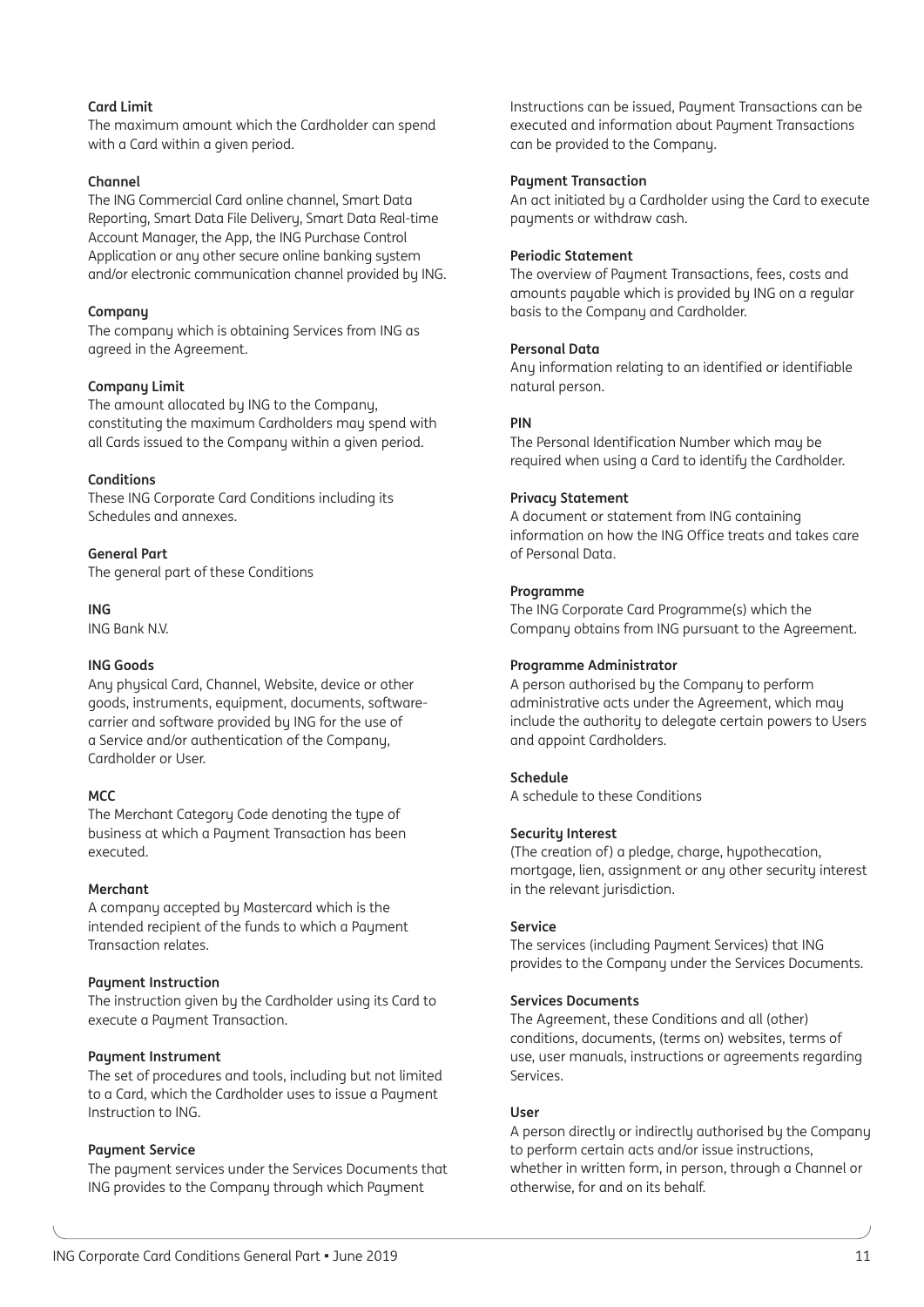#### **Website**

The website designated by ING on which the information specified in these Conditions can be found.

- 40.2. Interpretation:
	- (i) Words in singular shall include the plural and vice versa. Unless the context requires otherwise any reference to a person shall include its successors, permitted assignees and permitted transferees.
	- (ii) Unless the context clearly requires otherwise, a reference to a Services Document shall include a reference to any annex or schedule thereto and a reference to a clause in a Services Document (or a schedule or annex thereto) shall be a reference to a clause of such Services Document (or schedule or annex thereto).
	- (iii) Headings in the Services Documents are for ease of reference only.
	- (iv) Unless a contrary indication appears, a reference in the Services Documents to
		- a "person" includes any natural person, legal entity, firm, company, corporation, government, state or agency of a state or any association, trust, joint venture, consortium or partnership (whether or not having separate legal personality) and shall include its successors in title, permitted assigns and permitted transferees;
		- an agreement, conditions, terms, rulebook, regulation or document is a reference to such agreement, conditions, terms, rulebook, regulation or document as amended, supplemented or readopted from time to time; and
		- a legal concept such as, but not limited to, insolvency or attachment, which term is not used in the relevant jurisdiction, shall be construed as a reference to an analogous concept in such jurisdiction.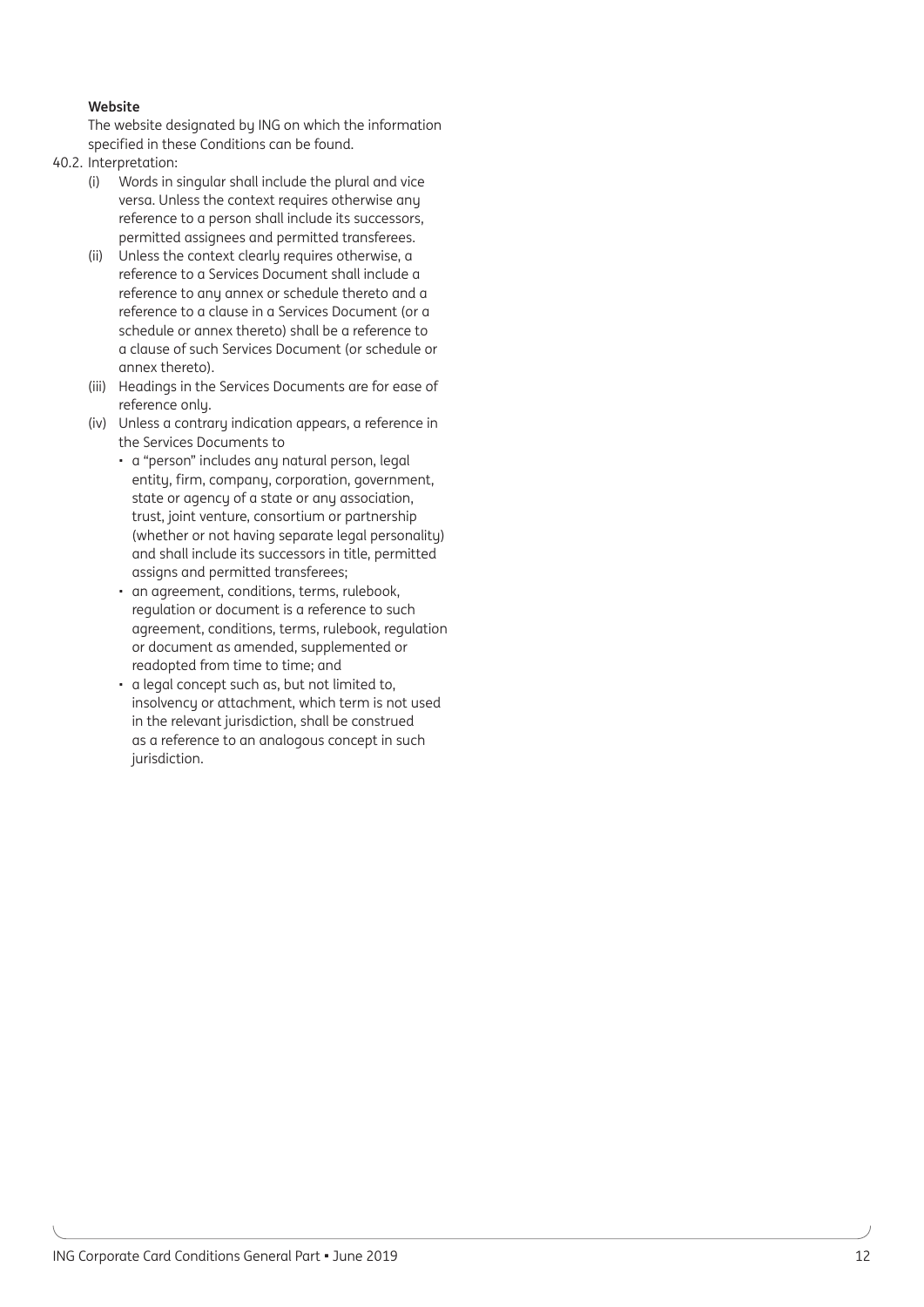# Schedule Security Regulations

The Company is obliged to ensure that Cardholders and Users are bound by and shall observe and comply with all obligations as indicated in the ING Corporate Card Conditions and relevant Services Documents. Each Cardholder must take all conceivable measures for the secure use of the Card and the safekeeping of its PIN. This Schedule contains a non-exhaustive summary of the security regulations a Cardholder should observe. This Schedule is only provided as guidance for the Company to provide to its Cardholders and does not replace the stipulations and security features as incorporated in the ING Corporate Card Conditions and relevant Services Documents. ING has the right to revise these security regulations with immediate effect without prior notification.

## **Security Regulations for Cardholders**

When you use your Card, you must take all conceivable measures for the secure use of and the safekeeping of your Card and PIN as specified in this Schedule. ING has the right to revise these security regulations with immediate effect without prior notification.

Where in this Schedule reference is made to "others" or "someone else", then this also refers to partners, children, relatives, friends, housemates, visitors and colleagues in addition to third parties. ING employees will never ask you to provide your PIN.

## **1. Safekeeping**

- 1.1 You must always ensure that your Card is stored safely:
	- Store your Card in such a manner that others cannot see it or obtain unnoticed access to your Card;
	- Ensure that others do not see your Card and the place where it is stored (for example, a purse or a wallet) when it is not used; and
	- Do not lose your Card.
- 1.2 You must always ensure that your PIN is stored safely:
	- Destroy the letter in which the PIN is specified immediately after reading;
	- Do not write down the PIN, commit the PIN to memory;
	- If you are unable to remember the PIN, you can make a note. However, you must ensure that others are unable to decode the note;
	- Do not store the note on or with the Card; and
	- Keep the PIN confidential. Do not show the PIN to others and do not tell it to others.

#### **2. Safe and Secure Use**

- 2.1 You must always use your Card in a safe and secure manner:
	- Never give your Card to anyone else, also not when another person offers assistance. This is only allowed when you make use of your Card at a payment terminal or automated teller machine and your Card remains within your view:
	- Do not lose view of your Card until you have stored it again safely;
	- After use, always check whether your own Card has been returned;
	- If instructions are specified on a payment terminal or ATM with which you can verify the safety of the machine, you must follow these instructions carefully;
	- Contact ING immediately if your Card is not returned after a payment has been made or cash has been withdrawn;
	- You may not make use of the Card if you suspect or know that, in a specific situation, this is or can be unsafe; and
	- You must ensure that you are not distracted when you make use of your Card.
- 2.2 You must always use your PIN in a safe and secure manner:
	- Make sure that others cannot see your PIN when you enter it, for example, at an ATM or payment terminal;
	- When entering the PIN use your free hand and body to obstruct the keyboard from view as far as possible; and
	- You may not allow yourself to be helped by others when you enter your PIN.

# **3. Checking**

You must regularly check the safety of your Card and the use of the Card:

- Check at least once a day whether your Card is still in your possession; and
- Check debit and credit entries through ING Commercial Card portal and/ or on your periodic statement.
- If you detect any error or omission regarding debit and credit entries, you must report it immediately to ING and take all reasonable steps to prevent (further) loss.
- If you do not agree with a specific payment transaction shown on your periodic statement, you must report this immediately to ING, stating the reasons.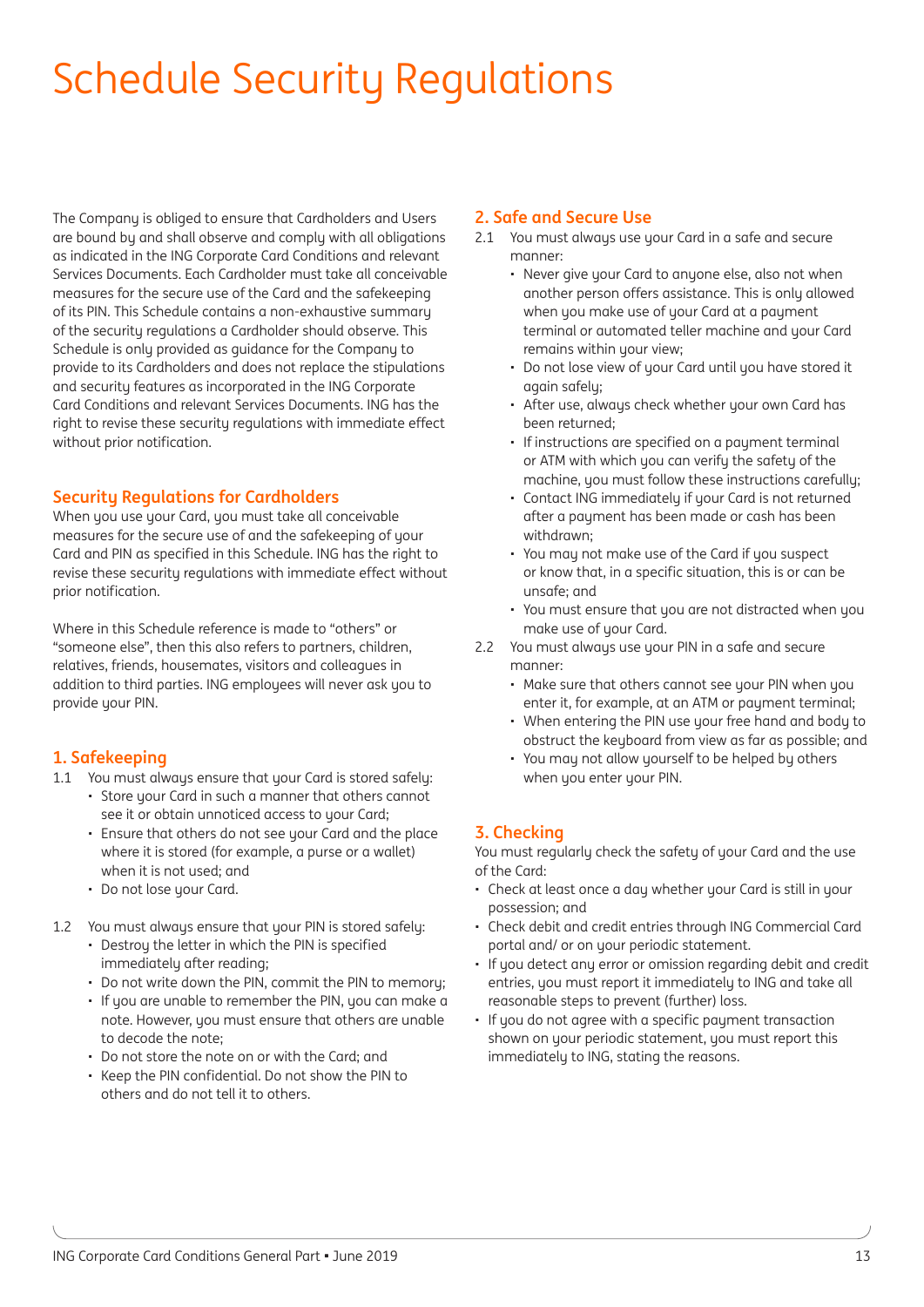# **4. Blocking**

If you have a good reason to assume that the safety of your Card or PIN is no longer assured, you must notify ING immediately and follow all instructions given by ING. If you still have the Card in your possession, you may not continue to use it. Notification of ING must take place immediately, in any case, in the following situations:

- You have lost your Card or your Card has been stolen;
- You do not know where your Card is;
- Your Card has not been returned to you after you have made a payment or a cash withdrawal;
- You notice, for example on your periodic statement or through ING Commercial Card portal that payments have been made with your Card that you have not made yourself; and
- You know or suspect that someone else knows or has seen uour PIN.

## **5. Reporting theft or unauthorized use**

- You must report theft or loss of your Card immediately to the local police where the incident occurred, unless instructed otherwise by ING.
- After reporting loss to the local police you must immediately send the ING written confirmation of the report, stating the date, time and location of the report.

## **6. Further instructions**

ING is entitled directly or indirectly to issue instructions on the use of your Card and/or PIN which you must obey.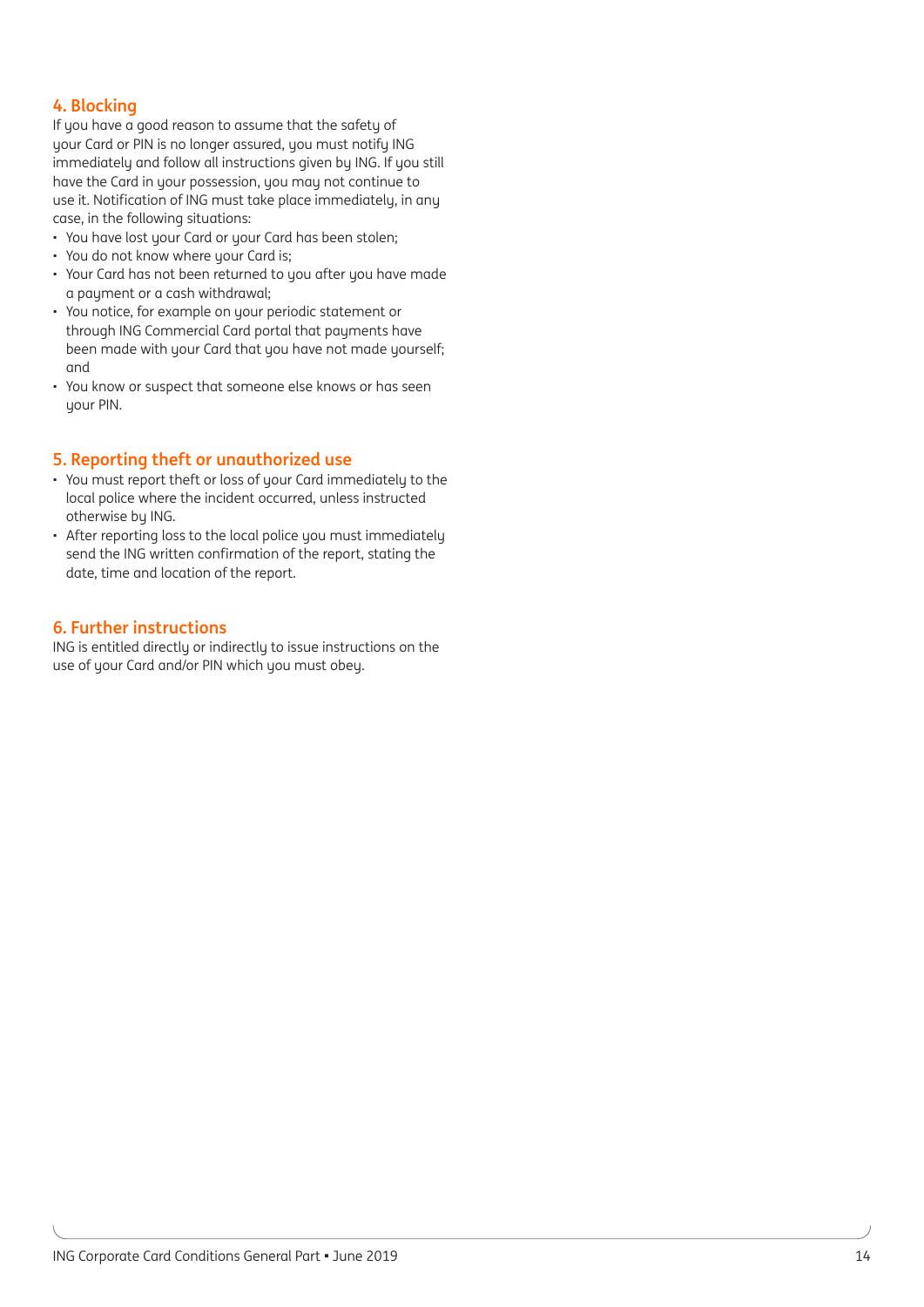# Schedule ING Central Travel Solution

## **1. Scope**

1.1. If agreed, ING will make the Service 'ING Central Travel Solution' available to the Company. The conditions in the General Part and this Schedule apply to this Service.

## **2. Central travel solution**

- 2.1. As part of the Service 'ING Central Travel Solution', ING will issue a specific Card to the Company, which the Company can authorise its mandated travel management agent to use in order to book travel related expenses on behalf and for the account of the Company. Provided a connection is set up between the Company's travel management agent and Mastercard, the travel management agent can enrich Payment Transactions performed with such Card with management information to be used by the Company for reconciliation purposes.
- 2.2. Any data received by ING from Mastercard will be made available to the Company via the agreed Channel. More information about the Central Travel Solution can be found in the applicable Services Document, as may be modified from time to time.
- 2.3. The Company agrees and acknowledges that ING shall be solely liable for the correct transmission of any data received from Mastercard. ING shall not be liable for the availability and quality of the data so provided nor for the conformity thereof with the reconciliation tooling of the Company. The Company acknowledges and agrees that it shall at all times remain liable to reimburse ING for all amounts paid with the Card under the ING Central Travel Solution.